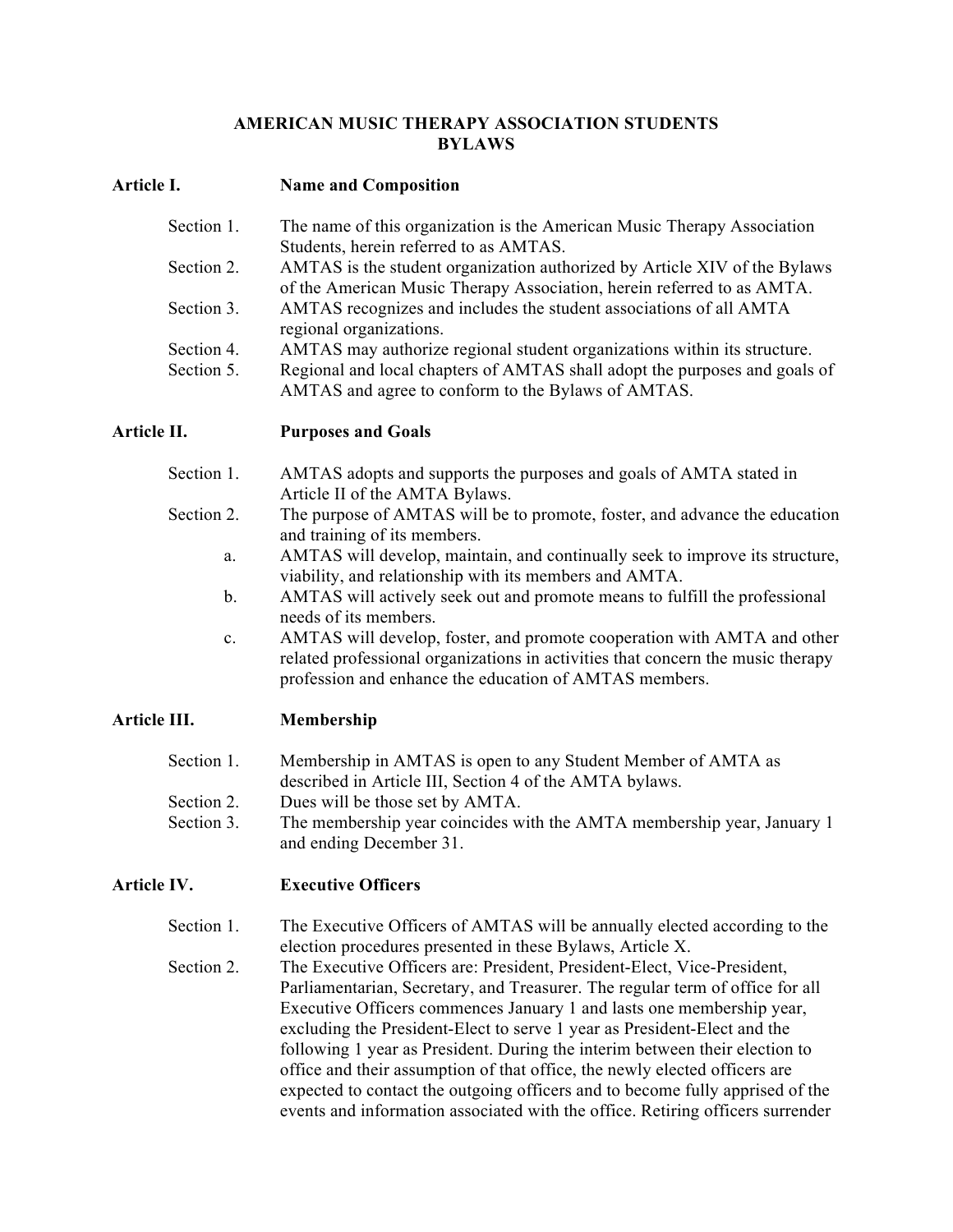all records older than three years to the AMTA Archivist. Retiring officers will surrender all records from the past three years related to their offices to their successor at the conclusion of the National Conference. Retiring officers will be available as mentors to the newly elected officers for the duration of the following membership year to assure a smooth transition of responsibility. Section 3. No officer may hold the same office for more than two consecutive terms. Section 4. The President, former President-Elect, serves as Chief Executive Officer of AMTAS, representing AMTAS in interactions with other organizations. The President presides over all meetings of AMTAS. The President attends all meetings of the Student Affairs Advisory Board (hereafter referred to as SAAB) as a voting member. The President is responsible for appointing willing AMTAS members to fill vacant positions among Executive Officers and Student Representatives to Standing Committees. The President will also serve as an administrator of the AMTAS Facebook group, and will act as a facilitator for discussions. In the event that the Secretary is unable to fulfill his/her duties on the Facebook group, the President will be responsible for posting all updated scholarship information, contests, and conference information. The President provides a Presidential report to the membership at three (3) times throughout the year; to the Secretary by April 15th for inclusion in the Spring Newsletter, to the Secretary by November 15th for inclusion in the fall newsletter, and at the first general meeting of AMTAS at National Conference. The President is also responsible for submitting a Presidential Address in the Guidebook by January 1st. A vacancy in the office of the President is filled by the President-Elect. In the event that the office of President-Elect is also vacant, responsibilities will proceed to the Vice-President, Parliamentarian, Secretary, and Treasurer in that order. Section 5. The duties of the President-Elect are to assist the President as requested, to study the duties of the President in anticipation of assuming the responsibilities of the Presidency and to assume all duties of the President in case of resignation, disability, or absence of the President. The President-Elect is responsible for assistance relating to Board Members email accounts, including answering of questions and creation of new accounts if needed. The President-Elect acts as a liaison between the Standing Committee Student Representative and the Committee Chair. The President-Elect corresponds with the Student Representatives on the AMTA Standing Committees and the members of the AMTAS Board of Directors a minimum of once every quarter. President-Elect attends all AMTAS and SAAB meetings as a voting member. The President-Elect provides a President-Elect report to the membership four (4) times throughout the year: to the Secretary by April 15 for inclusion in the Spring Newsletter, to the Secretary by November 15 for inclusion in the Fall Newsletter, at the first general meeting of AMTAS at National Conference, and to the Vice-President by December 30 to be posted on the AMTAS Website. The President Elect communicates with all Executive Officers in an advisory capacity as needed. Section 6. The Vice President is responsible for creating and maintaining the AMTAS website and updating email addresses of national and regional officers within 10 days of beginning their terms. The Vice-President attends all AMTAS meetings as a voting member and attends all SAAB meetings as a non-voting

member. The Vice-President provides a Vice-President's Report to the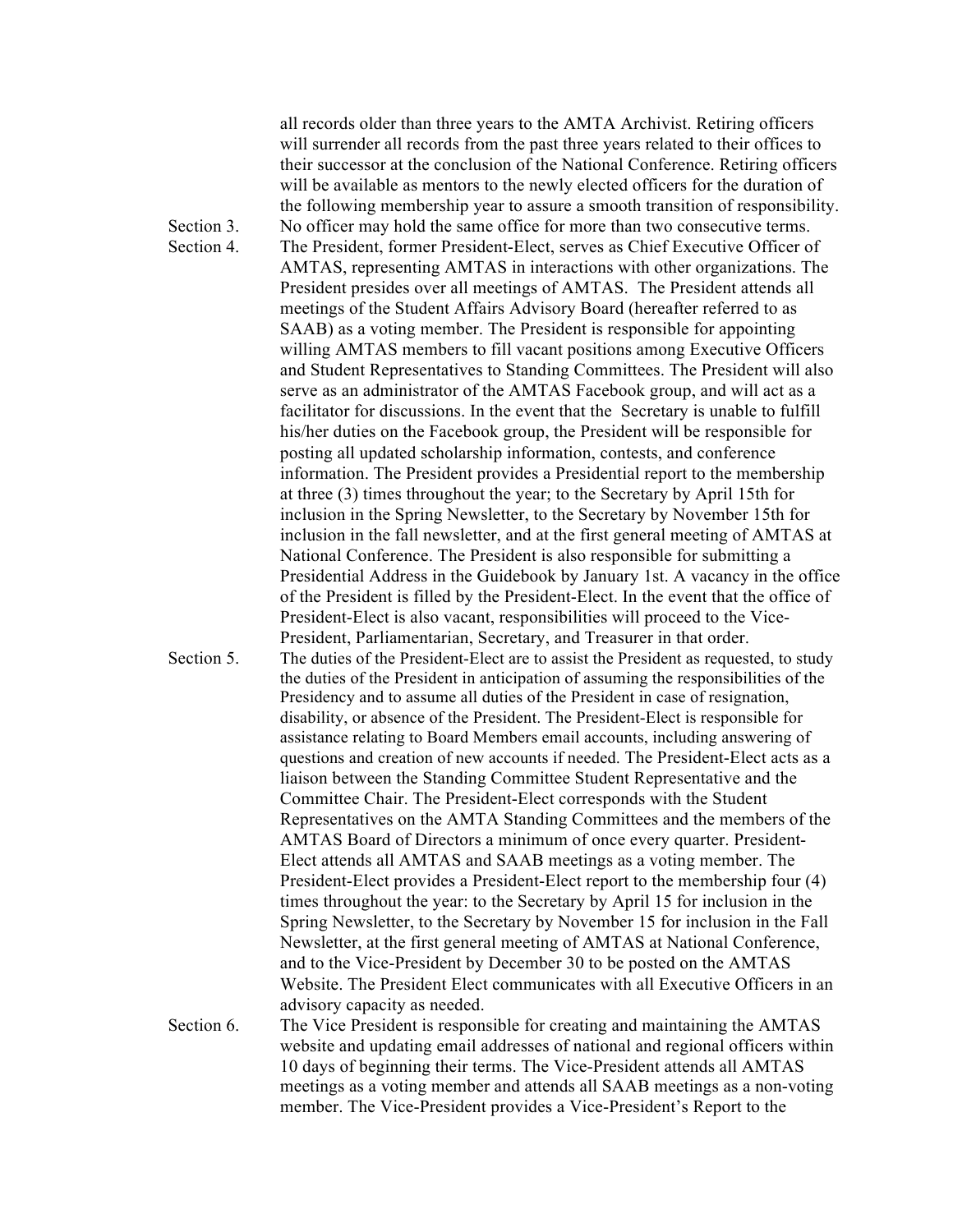membership at four (4) times throughout the year: to the Secretary by April 15 for inclusion in the Spring Newsletter, to the Secretary by November 15 for inclusion in the Fall Newsletter, at the first general meeting of AMTAS at National Conference, and by December 30 to be posted on the AMTAS Website. Following the National Conference, the Vice-President submits a summary of the business of AMTAS for publication in "Music Therapy Matters". By the end of his or her term, the Vice-President posts the Executive Officers' final reports, any information about Standing Committees, and the revised Bylaws on the AMTAS Website. The Vice-President serves as a liaison among the Midwestern and Southeastern Regional Representatives and the AMTAS Board of Directors. In the absence of the President, the Vice-President assumes all Presidential duties as outlined in Article IV, Section 4 of these Bylaws. A vacancy in the office of Vice-President is filled by Presidential appointment with approval of the Board of Directors.

Section 7. The Parliamentarian ensures that all AMTAS meetings are conducted according to Robert's Rules of Order. The Parliamentarian attends all AMTAS meetings as a voting member and attends all SAAB meetings as a non-voting member. The Parliamentarian reviews the AMTAS Bylaws and presents recommended changes to be approved at the annual meeting, as detailed in Article XVI of these Bylaws. By November 30, the Parliamentarian submits copies of the most current AMTAS Bylaws to each of the AMTAS Executive Officers, the chair of the SAAB, and the AMTA National Office. The Parliamentarian provides a Parliamentarian's Report to the membership at four (4) times throughout the year: to the Secretary by April 15 for inclusion in the Spring Newsletter, to the Secretary by November 15 for inclusion in the Fall Newsletter, at the first general meeting of AMTAS at National Conference, and to the Vice-President by December 30 to be posted on the AMTAS Website. The Parliamentarian serves as a liaison between the Great Lakes Regional Representative and the AMTAS Board of Directors. A vacancy in the office of Parliamentarian is filled by Presidential appointment with approval of the Board of Directors.

Section 8. Secretary keeps minutes for all AMTAS and SAAB meetings. The Secretary will also serve as the active administrator of the AMTAS Facebook group, and is responsible for posting all updated scholarship information, contests, and conference information. The Secretary is responsible for managing all correspondence of AMTAS, including all nomination forms and student reports. The Secretary will also record minutes of Executive Officer meetings and send them to the Regional Representatives. The Secretary maintains a current list of all members of the Board of Directors. On April 30 and November 30, the Secretary sends the updated list to the members of the AMTAS Board of Directors, the AMTA Board of Directors, the AMTA Assembly of Delegates, the SAAB Chair, and the AMTA National Office. The Secretary informs all Executive Officers and members of the Board of Directors of the meeting times and locations at the annual conference. The Secretary attends all AMTAS meetings as a voting member and attends all SAAB meetings as a non-voting member. The Secretary serves as the Editor for all AMTAS Publications, as outlined in Article XII of these Bylaws. The Secretary provides a Secretary's Report to the membership at four (4) times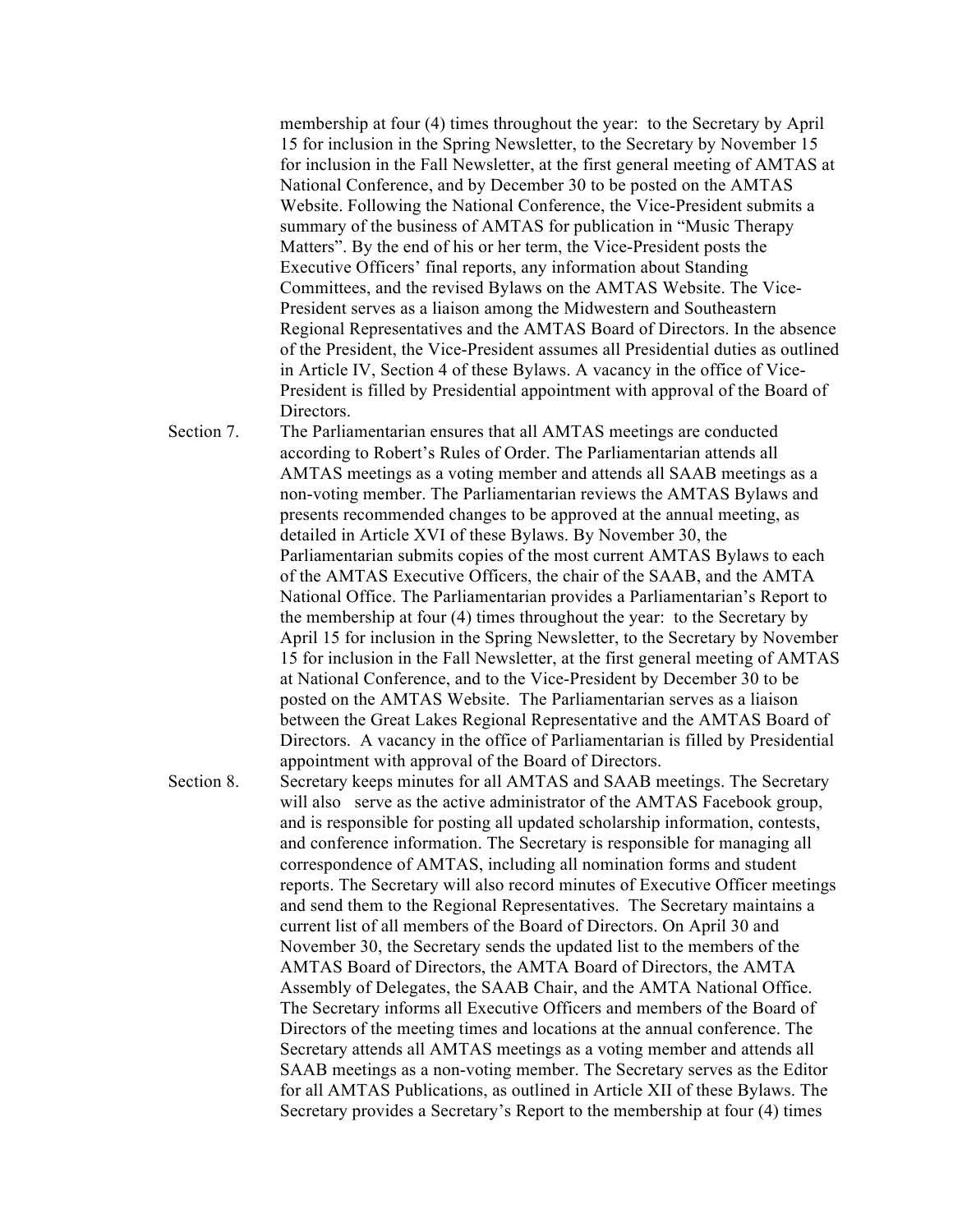throughout the year: by April 15 for inclusion in the Spring Newsletter, by November 15 for inclusion in the Fall Newsletter, at the first general meeting of AMTAS at National Conference, and to the Vice-President by December 30 to be posted on the AMTAS Website The Secretary serves as a liaison among the Western and Southwestern Regional Representatives and the AMTAS Board of Directors. A vacancy in the office of Secretary is filled by Presidential appointment with approval of the Board of Directors.

- Section 9. The Treasurer is entrusted with the custody and supervision of the financial affairs of AMTAS. The Treasurer is responsible for depositing all checks within 90 days, balancing the AMTAS account, and developing a budget for the following membership year to be approved by the members of AMTAS at the second general business meeting. The Treasurer must furnish a report of the financial standing of AMTAS any time such a report is requested by any AMTA member. The Treasurer submits a Treasurer's Report on the financial standing of AMTAS at four (4) times throughout the year: To the Secretary by April 15 for inclusion in the Spring Newsletter, to the Secretary by November 15 for inclusion in the Fall Newsletter, at the first general meeting of AMTAS at National Conference, and to the Vice-President by December 30 to be posted on the AMTAS Website. The Treasurer attends all AMTAS meetings as a voting member, and attends all SAAB meetings as a non-voting member. The Treasurer serves as a liaison among the Mid-Atlantic and New England Regional Representatives and the AMTAS Board of Directors. A vacancy in the office of Treasurer is filled by Presidential appointment with approval of the Board of Directors.
- Section 10. The AMTAS Executive Officers will act as a committee of whole to transact business between annual AMTAS meetings. All transactions of the Executive Officers will be reported in full at the next AMTAS general business meeting.

#### **Article V. Meetings**

| Section 1. | Two AMTAS general business meetings will be held at each National                                                                                                  |
|------------|--------------------------------------------------------------------------------------------------------------------------------------------------------------------|
|            | Conference.                                                                                                                                                        |
| Section 2. | <b>AMTAS</b> Executive Officers and Board of Directors meetings will be held at<br>each National Conference.                                                       |
| Section 3. | Special meetings of the AMTAS Executive Officers or Board of Directors<br>may be called by the President of AMTAS.                                                 |
| Section 4. | The order of business of each General Business Meeting at the National<br>Conference will be fixed at the beginning of each conference and will always<br>include: |
|            | a. Call to Order                                                                                                                                                   |
|            | b. Approval of the Agenda                                                                                                                                          |
|            | c. Reading and Approval of Minutes                                                                                                                                 |
|            | d. Reports                                                                                                                                                         |
|            | e. Unfinished Business                                                                                                                                             |
|            | f. New Business                                                                                                                                                    |
|            | g. Good and Welfare                                                                                                                                                |
|            | The President submits a tentative agenda for approval by the Board of                                                                                              |

dent submits a tentative agenda for approval by the Boa Directors at the first meeting of the Board of Directors at the National Conference.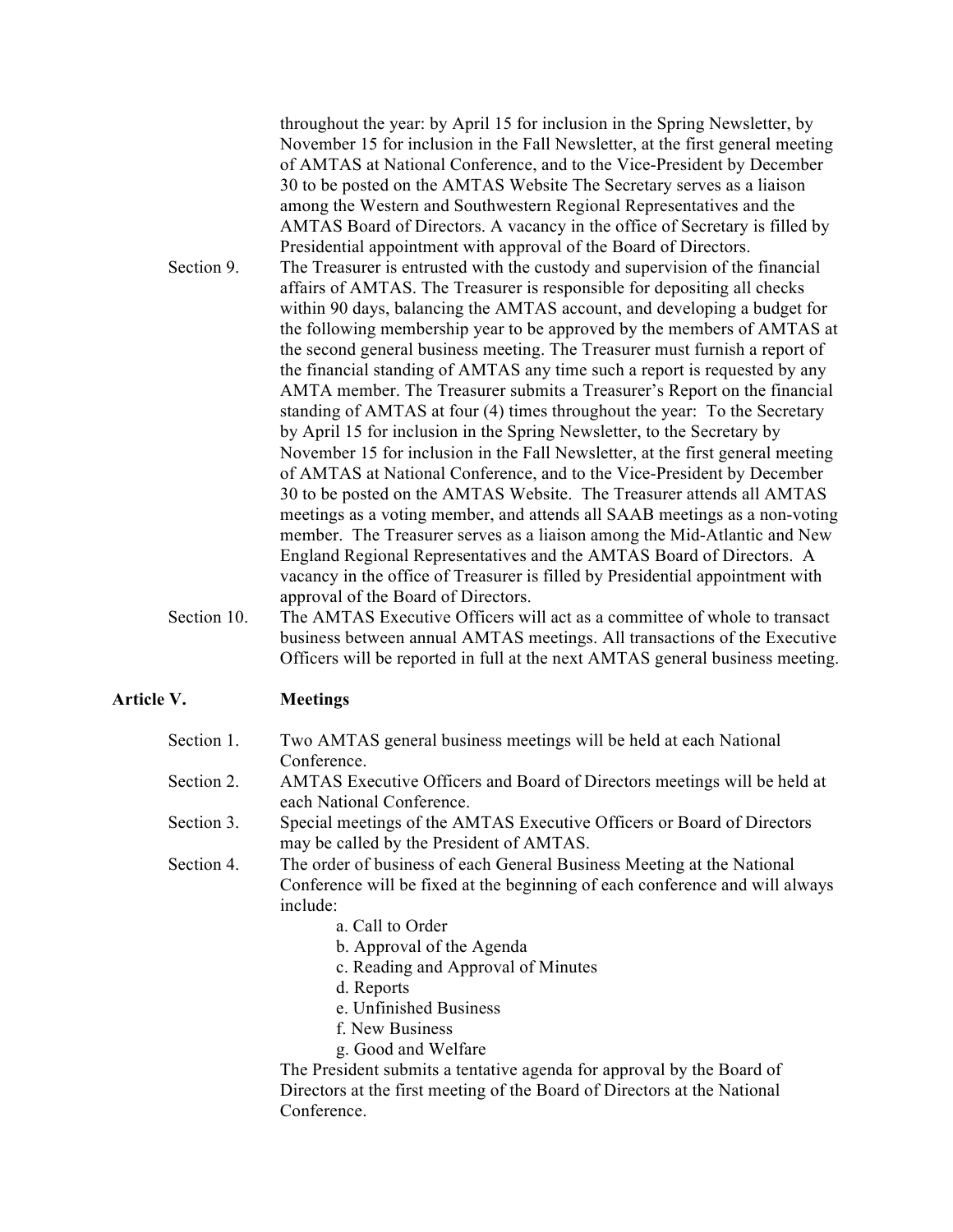Section 5. The Board of Directors may take action without a meeting provided such action is taken by way of signed written consent by a majority of voting members of the Board. Such action may be taken only after a written statement, in which the action is described, has been sent to all members of the board.

## **Article VI. Board of Directors**

- Section 1. The Board of Directors is responsible for conducting the normal business of AMTAS. The Board of Directors will establish major administrative policies to govern the affairs of AMTAS and plan and implement measures to further the growth and development of AMTAS.
- Section 2. There is a Board of Directors consisting of thirteen (13) voting members: AMTAS President, President-Elect, Vice-President, Parliamentarian, Secretary, Treasurer, and seven (7) Student Representatives, one (1) from each AMTA region. The chair of SAAB is an ex- officio member without the right to vote.
- Section 3. A Regional Representative to the Board of Directors serves as a liaison between his or her respective regional organization and AMTAS. A Regional Representative attends all AMTAS general business meetings, Board of Directors meetings, and SAAB meetings as a voting member. The Regional Representative presents a Regional Representative's report three (3) times during the year: to the Secretary by April 15 for inclusion in the Spring Newsletter, to the Secretary by November 15 for inclusion in the Fall Newsletter, and at the first general business meeting of AMTAS at National Conference. Regional Representatives will be selected at the discretion of the regional organizations; however, no AMTAS Executive Officer may be selected as a Regional Representative. Within three weeks of selection (usually at Regional Conference), the Regional Representative will submit his or her name and contact information to the SAAB Regional Advisor, AMTAS Secretary, and SAAB Advisor and will submit his/her region's governing Bylaws to the AMTAS Parliamentarian. If the Regional Representative is unable to attend the National Conference, he/she will send a qualified alternate.
- Section 4. Board of Directors business outside the National Conference will be conducted through electronic correspondence.

## **Article VII. Student Representatives to the AMTA Standing Committees**

Section 1. There is at least one student representative appointed to each of the 13 AMTA Standing Committees: Government Relations, Reimbursement, Research, Standards of Clinical Practice, Communication and Technology, Affiliate Relations, Employment and Public Relations, International Relations, Membership, Professional Advocacy, Special Target Populations, Association Internship Approval, Continuing Education Committees. Section 2. Student Representatives to the AMTA Standing Committees are appointed by the AMTAS Board of Directors at each National Conference. Prior to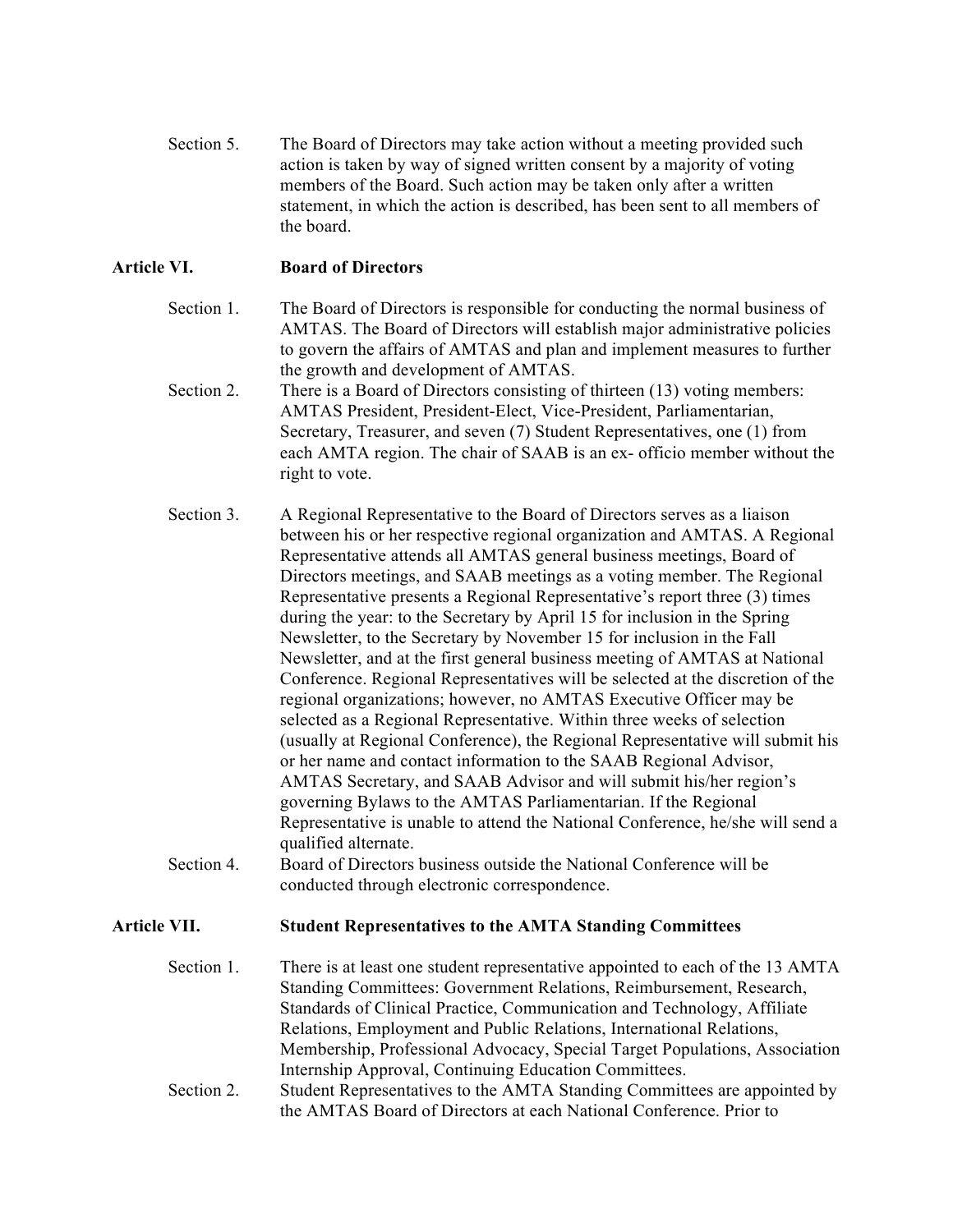|            | February 1st, the AMTAS Secretary will provide all AMTAS members with a<br>nomination form for oneself or another AMTAS member to be submitted no<br>later than April 1st. The AMTAS Board of Directors will review the |
|------------|-------------------------------------------------------------------------------------------------------------------------------------------------------------------------------------------------------------------------|
|            | nomination form, with the official appointment of Student Representatives by                                                                                                                                            |
|            | the President. If any Standing Committee is without a Student Representative                                                                                                                                            |
|            | at any time, a willing AMTAS member will be appointed as a Student                                                                                                                                                      |
|            | Representative at the discretion of the AMTAS Board of Directors.                                                                                                                                                       |
| Section 3. | Student Representatives to the AMTA Standing Committees serve a term of                                                                                                                                                 |
|            | one year, from May 1st until the appointment of a new Student                                                                                                                                                           |
|            | Representative. A Student Representative may be appointed to a second one-                                                                                                                                              |
|            | year term at the discretion of the Board of Directors.                                                                                                                                                                  |
| Section 4. | A Student Representative to an AMTA Standing Committee attends all                                                                                                                                                      |
|            | meetings of his/her respective Standing Committee as a non-voting member.                                                                                                                                               |
|            | Student Representatives communicate with the AMTAS President-Elect a                                                                                                                                                    |
|            | minimum of once per quarter. During the second AMTAS general business                                                                                                                                                   |
|            | meeting at National Conference, each Student Representative reports to the                                                                                                                                              |
|            | AMTAS about the issues of his/her respective Standing Committee.                                                                                                                                                        |
|            | Immediately following his/her report to the AMTAS, each Student                                                                                                                                                         |
|            | Representative submits a formal summary report of the committee's activities                                                                                                                                            |
|            | to the AMTAS Secretary for publication in the AMTAS newsletter.                                                                                                                                                         |

## **Article VIII. Student Affairs Advisory Board**

Section 1. The Student Affairs Advisory Board (SAAB), as authorized in the AMTA Bylaws, Article IX, Section 3, handles any concerns brought to its attention by students or concerning students. The SAAB serves as a direct communication link between AMTA and AMTAS.

## **Article IX. Quorum**

Section 1. A simple majority of the Board of Directors, including the AMTAS President or Vice-President, will constitute quorum at any meeting of the Executive Board. Section 2. Three (3) Executive Officers, three (3) Regional Representatives, and the number of AMTAS members present will constitute quorum for general

business meetings of AMTAS at National Conferences.

#### **Article X. Nominations and Elections**

Section 1. Election of AMTAS Executive Officers occurs annually at the National Conference. All AMTAS members are eligible to hold an Executive Officer position. Nomination forms shall be available one month prior to the National Conference. Any AMTAS member may nominate an AMTAS member to run for one (1) Executive Officer position. The nominated student must accept the nomination to be included on the election ballot. Nomination forms are due prior to the first general business meeting, when the President will open the floor to any final nominations for each Executive Officer position. After all nominations have been entertained for each Executive Officer position, the President closes the floor for nominations and the ballot is finalized. At the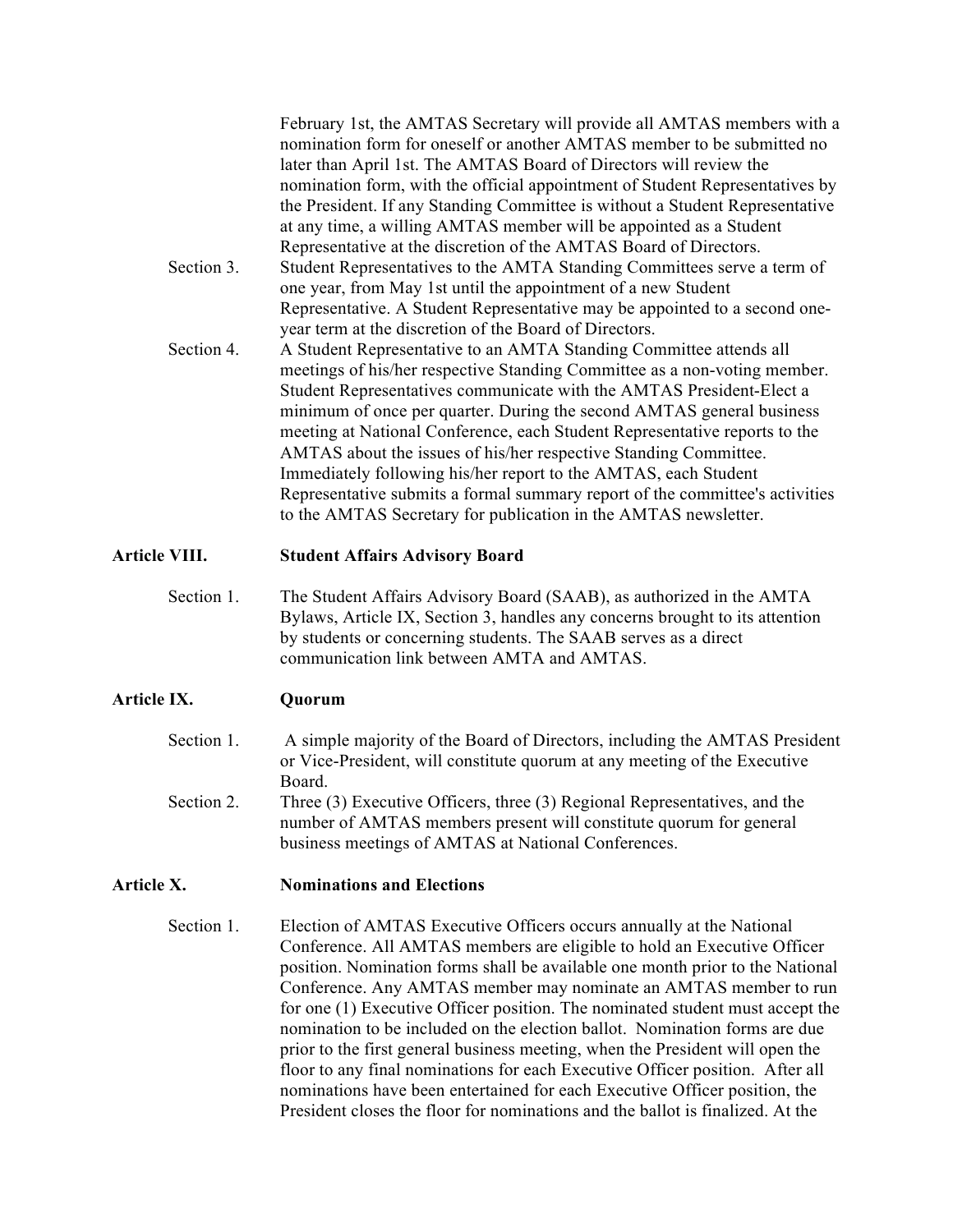second AMTAS business meeting, ballots are distributed to AMTAS members and secret-ballot elections occur for AMTAS President, President-Elect, Vice-President, Parliamentarian, Secretary, and Treasurer. An outgoing officer and SAAB Advisor are responsible for tallying ballots and announcing election results.

Section 2. In the event that there are no nominations for an Executive Officer position at the close of the first AMTAS general business meeting, the AMTAS Parliamentarian will form an ad hoc committee to secure nominations. This committee will include the SAAB Advisor and members of the AMTAS Board of Directors. In the event that a position remains open at the conclusion of the second AMTAS general business meeting, the AMTAS President may appoint a willing AMTAS member to fill the position with the approval of the AMTAS Board of Directors.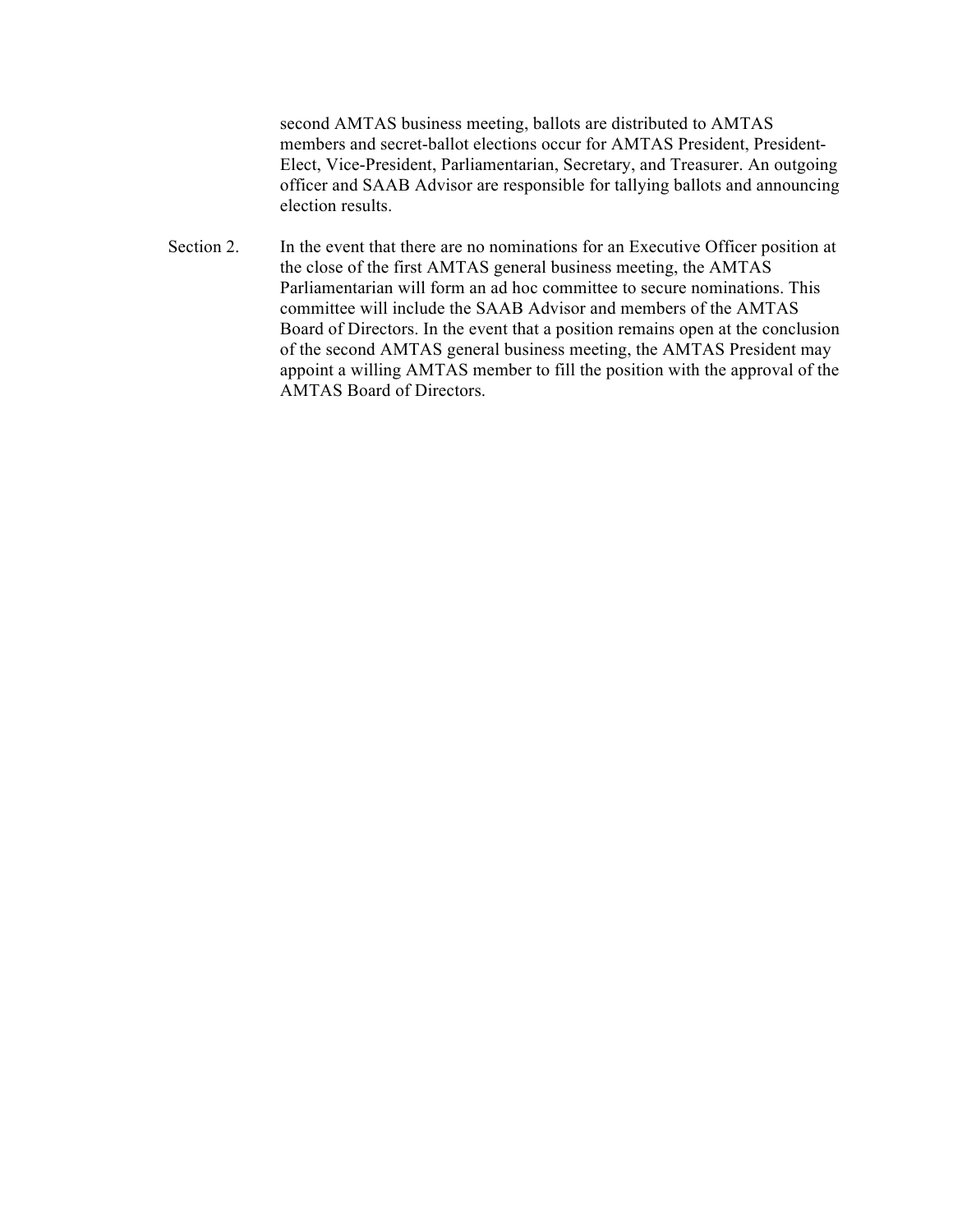#### **Article XI. Resignation, Removal, and Replacement of Executive Officers and Student Representatives**

- Section 1. If any Executive Officer or Student Representative to an AMTA Standing Committee is unable to fulfill his or her duties, including attendance at National Conference, he/she can notify the AMTAS President and the SAAB Advisor of his/her resignation in writing, if possible no later than two (2) weeks prior to National Conference. If an Executive Officer is unable to attend National Conference and chooses not to resign, he/she may find a replacement, and may consult the AMTAS President and the SAAB Advisor for assistance in securing a replacement. If he/she chooses to resign, he/she must surrender any records related to his/her office to the SAAB Advisor. If he/she chooses to find a replacement, he/she will be responsible for providing the replacement officer with all information relevant to fulfill the duties of the office.
- Section 2. In the event that an officer is found to be involved with any behavior that is deemed inappropriate and/or unlawful, in accordance with these by-laws, the AMTA by-laws, the AMTA Code of Ethics, and/or any other professional document expected to be followed by all music therapists and student music therapists, an executive session of the AMTAS Board shall take place. The board shall review the matter and decide on proper action to be taken.
- Section 3. Any elected or appointed member of the Executive Board, AMTAS Representative, Committee chairperson, or other representative of the organization may be suspended from duties by an affirmative vote of at least four of the six voting members of the Executive Board. In order to remove an elected officer, the following must occur: the membership shall be supplied with supporting evidence which justifies a removal, a paper or electronic ballot will be sent to all members to complete and return via post, and the membership must support by majority vote, the removal of the elected officer. Appointments of members of the Executive Board, AMTAS Representatives or other representatives of the organization can be rescinded by a majority vote of the Executive Board.
- Section 4. In the event that the President resigns during the year, the current President Elect will assume the role of President. The position of President Elect will remain empty until National Conference of that year. Whoever is elected for President Elect at conference will then begin his or her term immediately (National Conference-January). When the new officers move into their roles (January-National Conference), the newly elected President-Elect will remain in that position for that year. The current President (former President Elect who is standing in for the role of President), will then serve his or her full term as President for the following year.
- Section 5. In the event that an Executive Officer or Student Representative to a Standing Committee does not communicate according to the plan established by these Bylaws, the AMTAS President will attempt to make contact with the officer by email, phone, and registered mail. If the AMTAS President is the inactive Executive Officer, the SAAB Advisor will attempt to make contact through the same channels. If, after 30 days, the officer or representative has not made contact, a registered letter will be sent by the SAAB Advisor stating that if contact is not made within 30 days, he/she will be considered resigned from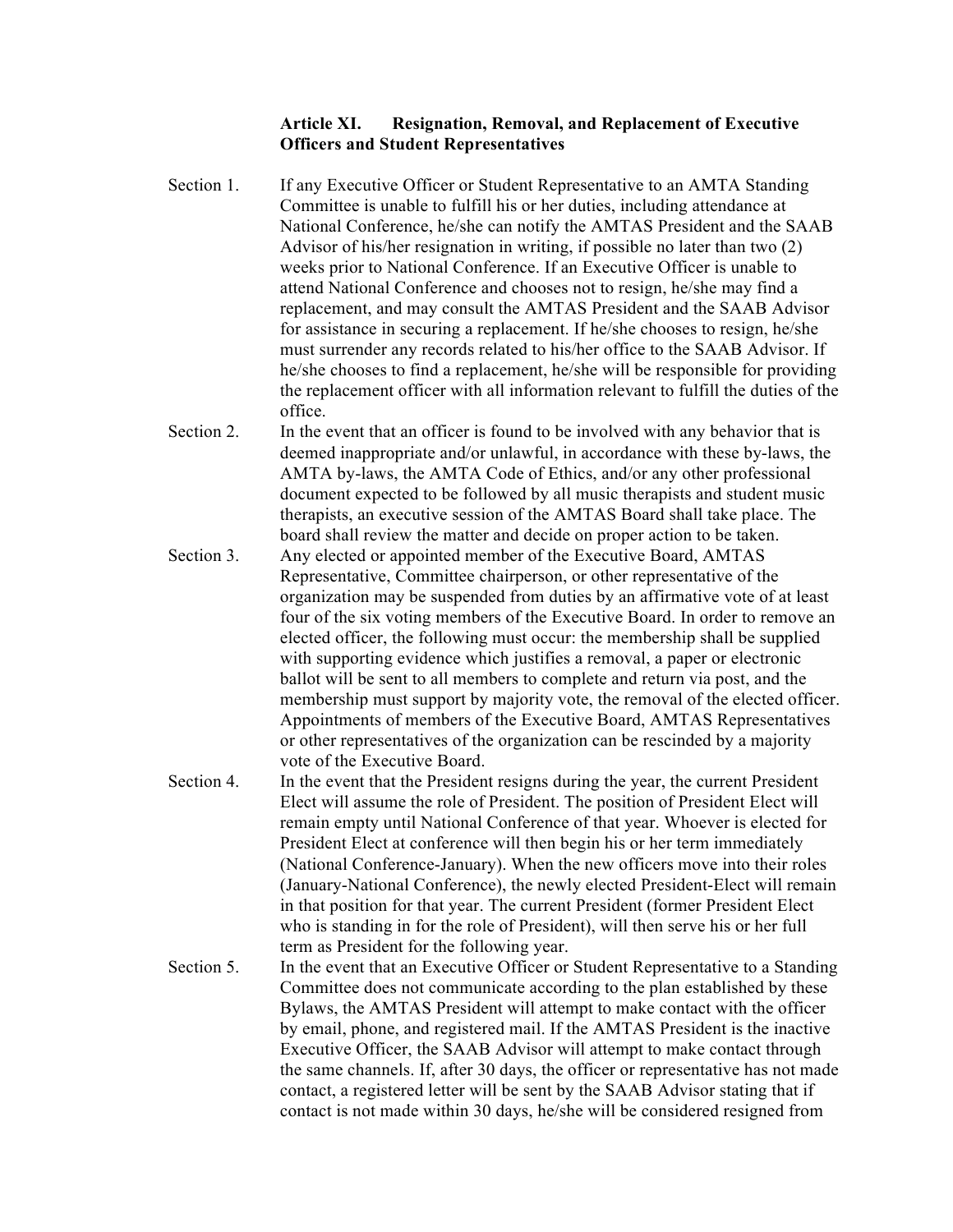|            | office by abandonment. After the waiting period has expired, the position will |
|------------|--------------------------------------------------------------------------------|
|            | be considered vacant and will be filled as prescribed by these Bylaws.         |
| Section 6. | In the event that the President Elect resigns between the National Conference  |
|            | and assuming the post of President in the new term, the outgoing President     |
|            | may continue to serve in that position for a maximum of five months in order   |
|            | to provide continuity between the Executive Officers. When this extended       |
|            | term is finished, the acting President Elect will become President and the     |
|            | position of President Elect filled by Presidential appointment, as prescribed  |
|            | by these Bylaws.                                                               |

## **Article XII. Student Publications**

#### Section 1. AMTAS Website

- a. The AMTAS Vice-President is responsible for creating and maintaining the AMTAS website.
- b. The AMTAS Website is the primary means of communication for information about AMTAS.
- c. The AMTAS Website is updated whenever new information is available and at least once per quarter.

## Section 2. Student Newsletter

- a. The AMTAS Secretary serves as the Editor for the Student Newsletter, News About Music Therapy Students.
- b. The Student Newsletter is electronically published on the AMTAS Website semi- annually, within ten (10) days of April 30 and within ten (10) days of November 30.
- c. Each Student Member of AMTA will receive e-mail notification upon the publication of the Student Newsletter.

## **Article XIII. Student Awards**

| applicants, select the award recipient, and provide the financial support for all<br>awards, excluding the Gaston award. The application process and number of<br>award recipients will be at the discretion of the AMTAS Executive Officers.         |  |
|-------------------------------------------------------------------------------------------------------------------------------------------------------------------------------------------------------------------------------------------------------|--|
| Section 4.<br>The AMTAS Executive Officers distribute application materials, evaluate                                                                                                                                                                 |  |
| Section 3.<br>AMTAS annually administers the Regional Support Fund to a well-qualified<br>region, whose process is as described in Article III, Section 4 of the AMTA<br>bylaws.                                                                      |  |
| Section 2.<br>AMTAS will support the SAAB in coordination and administration of the E.<br>Thayer Gaston Award.                                                                                                                                        |  |
| Section 1.<br>AMTAS annually administers the AMTAS STAR (Students Taking Active<br>Roles) Award to a well-qualified student or students, who is a current<br>AMTAS member whose process is described in Article III, Section 4 of the<br>AMTA bylaws. |  |

Section 1. AMTAS will complete an annual service project that is selected at the discretion of the Board of Directors.